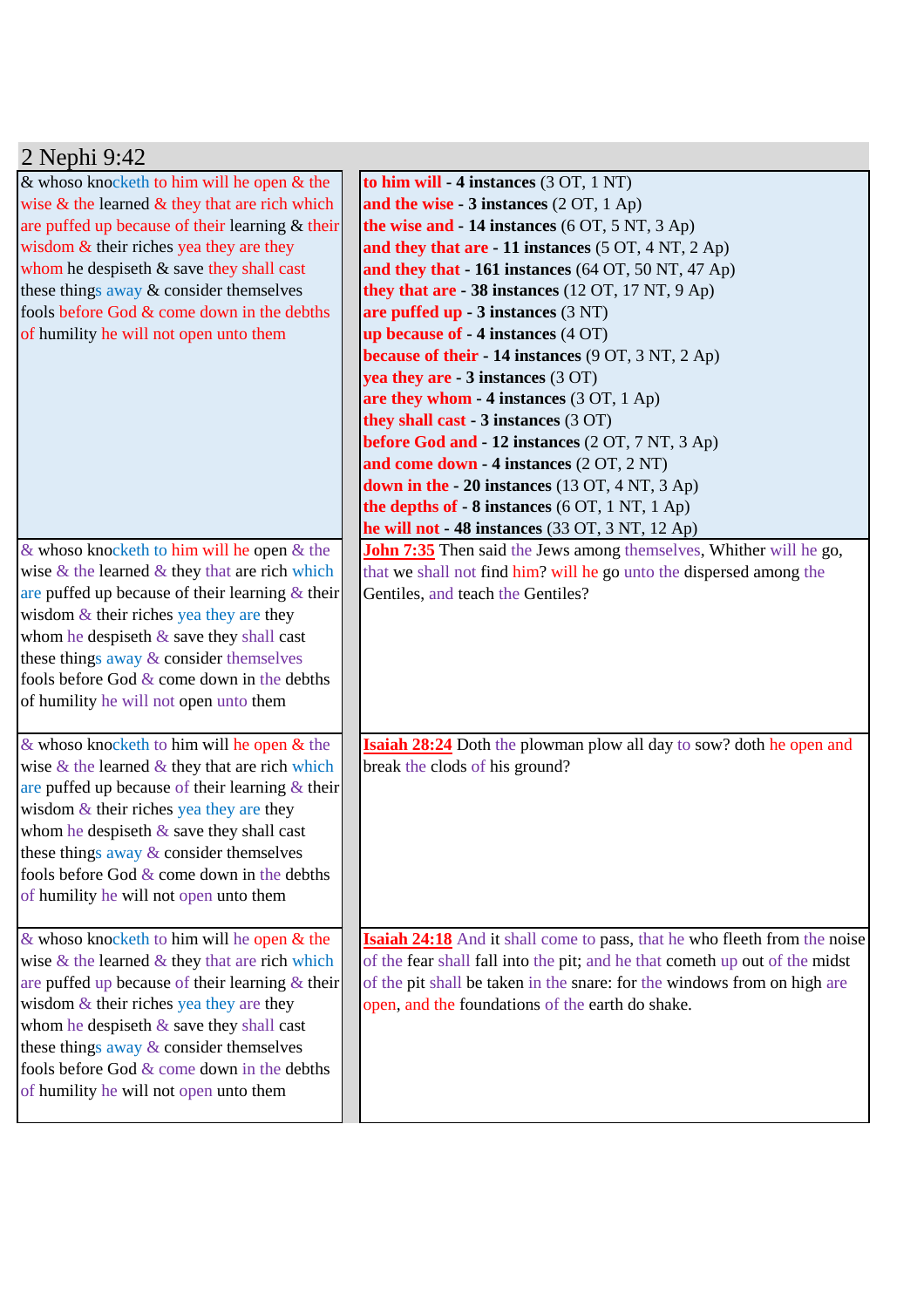| & whoso knocketh to him will be open $\&$ the<br>wise $\&$ the learned $\&$ they that are rich which<br>are puffed up because of their learning $\&$ their<br>wisdom $&$ their riches yea they are they<br>whom he despiseth $\&$ save they shall cast<br>these things away & consider themselves<br>fools before God & come down in the debths<br>of humility he will not open unto them | <b>John 1:51</b> And he saith unto him, Verily, verily, I say unto you,<br>Hereafter ye shall see heaven open, and the angels of God ascending and<br>descending upon the Son of man.                                                                                                                                                           |
|-------------------------------------------------------------------------------------------------------------------------------------------------------------------------------------------------------------------------------------------------------------------------------------------------------------------------------------------------------------------------------------------|-------------------------------------------------------------------------------------------------------------------------------------------------------------------------------------------------------------------------------------------------------------------------------------------------------------------------------------------------|
| & whoso knocketh to him will be open $\&$ the<br>wise $\&$ the learned $\&$ they that are rich which<br>are puffed up because of their learning $&$ their<br>wisdom $&$ their riches yea they are they<br>whom he despiseth $\&$ save they shall cast<br>these things away & consider themselves<br>fools before God & come down in the debths<br>of humility he will not open unto them  | <b>Ecclesiastes 9:1</b> For all this I considered in my heart even to declare all<br>this, that the righteous, and the wise, and their works, are in the hand of<br>God: no man knoweth either love or hatred by all that is before them.                                                                                                       |
| & whoso knocketh to him will be open $\&$ the<br>wise $\&$ the learned $\&$ they that are rich which<br>are puffed up because of their learning $&$ their<br>wisdom $&$ their riches yea they are they<br>whom he despiseth $\&$ save they shall cast<br>these things away & consider themselves<br>fools before God & come down in the debths<br>of humility he will not open unto them  | <b>Jeremiah 8:8</b> How do ye say, We are wise, and the law of the LORD is<br>with us? Lo, certainly in vain made he it; the pen of the scribes is in<br>vain.                                                                                                                                                                                  |
| & whoso knocketh to him will be open $&$ the<br>wise $\&$ the learned $\&$ they that are rich which<br>are puffed up because of their learning $&$ their<br>wisdom & their riches yea they are they<br>whom he despiseth $\&$ save they shall cast<br>these things away $\&$ consider themselves<br>fools before God & come down in the debths<br>of humility he will not open unto them  | 2 Esdras 9:11 And they that have loathed my law, while they had yet<br>liberty, and, when as yet place of repentance was open unto them,<br>understood not, but despised it;                                                                                                                                                                    |
| & whoso knocketh to him will be open $&$ the<br>wise $\&$ the learned $\&$ they that are rich<br>which are puffed up because of their learning<br>& their wisdom $&$ their riches yea they are<br>they whom he despiseth $\&$ save they shall cast<br>these things away & consider themselves<br>fools before God & come down in the debths<br>of humility he will not open unto them     | <b>Ecclesiasticus 22:23</b> Be faithful to thy neighbour in his poverty, that<br>thou may est rejoice in his prosperity: abide stedfast unto him in the time<br>of his trouble, that thou mayest be heir with him in his heritage: for a<br>mean estate is not always to be contemned: nor the rich that is foolish<br>to be had in admiration. |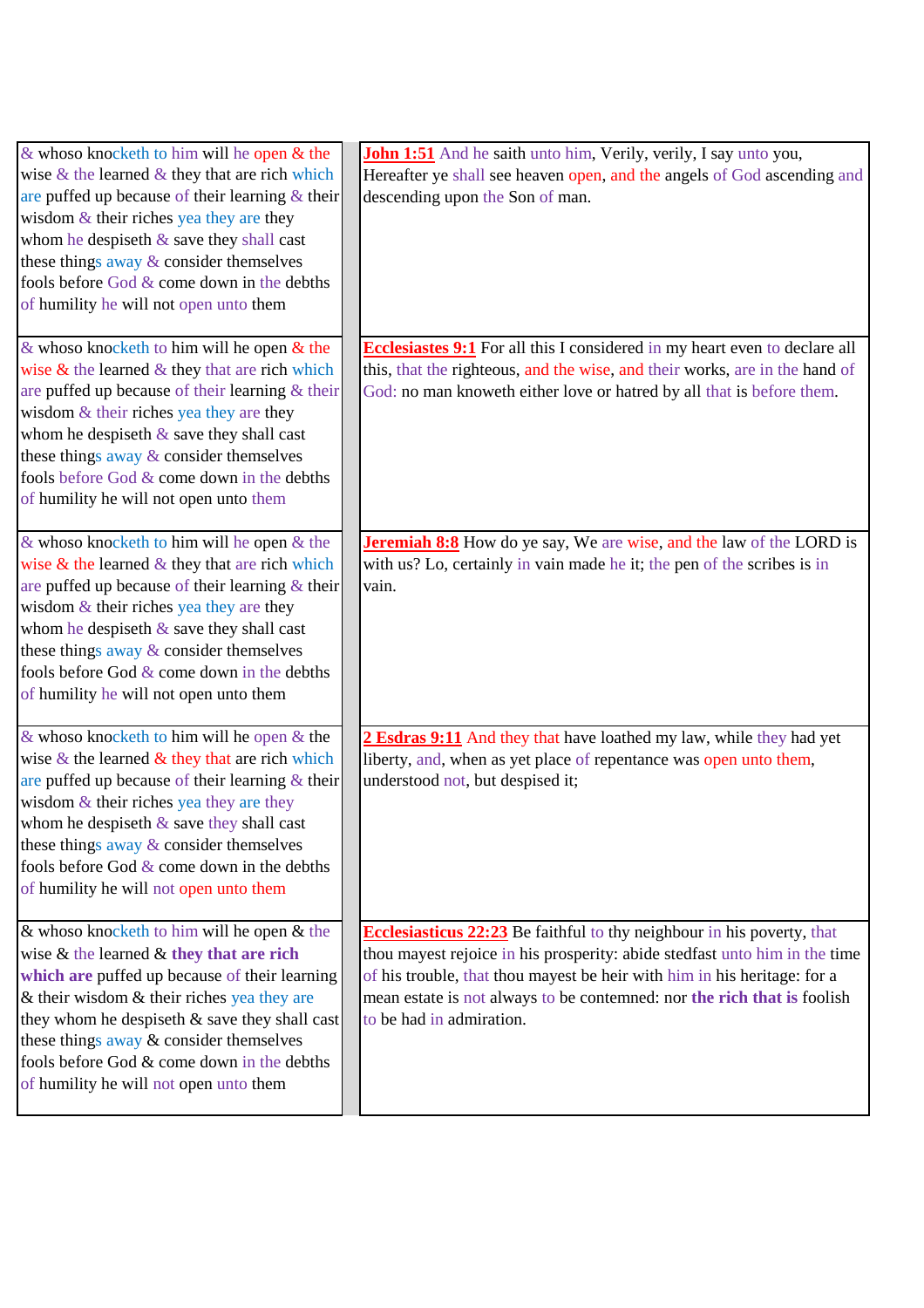| & whoso knocketh to him will be open $\&$ the       | Ecclesiasticus 31:8 Blessed is the rich that is found without blemish,          |
|-----------------------------------------------------|---------------------------------------------------------------------------------|
| wise $\&$ the learned $\&$ they that are rich       | and hath not gone after gold.                                                   |
| which are puffed up because of their learning       |                                                                                 |
| & their wisdom $&$ their riches yea they are        |                                                                                 |
| they whom he despiseth & save they shall cast       |                                                                                 |
| these things away & consider themselves             |                                                                                 |
| fools before God $&$ come down in the debths        |                                                                                 |
| of humility he will not open unto them              |                                                                                 |
|                                                     |                                                                                 |
| & whoso knocketh to him will be open $\&$ the       | Judges 16:30 And Samson said, Let me die with the Philistines. And he           |
| wise $\&$ the learned $\&$ they that are rich which | bowed himself with all his might; and the house fell upon the lords, and        |
| are puffed up because of their learning $\&$ their  | upon all the people that were therein. So the dead which he slew at his         |
| wisdom $&$ their riches yea they are they           | death were more than they which he slew in his life.                            |
| whom he despiseth $\&$ save they shall cast         |                                                                                 |
| these things away & consider themselves             |                                                                                 |
| fools before God $&$ come down in the debths        |                                                                                 |
| of humility he will not open unto them              |                                                                                 |
|                                                     |                                                                                 |
| & whoso knocketh to him will be open $\&$ the       | <b>Luke 6:24</b> But woe unto you that are rich! for ye have received your      |
| wise $\&$ the learned $\&$ they that are rich which | consolation.                                                                    |
| are puffed up because of their learning & their     |                                                                                 |
| wisdom & their riches yea they are they             |                                                                                 |
| whom he despiseth & save they shall cast            |                                                                                 |
| these things away & consider themselves             |                                                                                 |
| fools before God & come down in the debths          |                                                                                 |
| of humility he will not open unto them              |                                                                                 |
|                                                     |                                                                                 |
| & whoso knocketh to him will be open $&$ the        | <b>1 Timothy 6:17</b> Charge them that are rich in this world, that they be not |
| wise $\&$ the learned $\&$ they that are rich which | highminded, nor trust in uncertain riches, but in the living God, who           |
| are puffed up because of their learning & their     | giveth us richly all things to enjoy;                                           |
| wisdom & their riches yea they are they             |                                                                                 |
| whom he despiseth & save they shall cast            |                                                                                 |
| these things away & consider themselves             |                                                                                 |
| fools before God & come down in the debths          |                                                                                 |
| of humility he will not open unto them              |                                                                                 |
|                                                     |                                                                                 |
| & whoso knocketh to him will be open $&$ the        | <b>1 Corinthians 4:19</b> But I will come to you shortly, if the Lord will, and |
| wise $\&$ the learned $\&$ they that are rich which | will know, not the speech of them which are puffed up, but the power.           |
| are puffed up because of their learning $\&$ their  |                                                                                 |
| wisdom $&$ their riches yea they are they           |                                                                                 |
| whom he despiseth $\&$ save they shall cast         |                                                                                 |
| these things away & consider themselves             |                                                                                 |
| fools before God & come down in the debths          |                                                                                 |
| of humility he will not open unto them              |                                                                                 |
|                                                     |                                                                                 |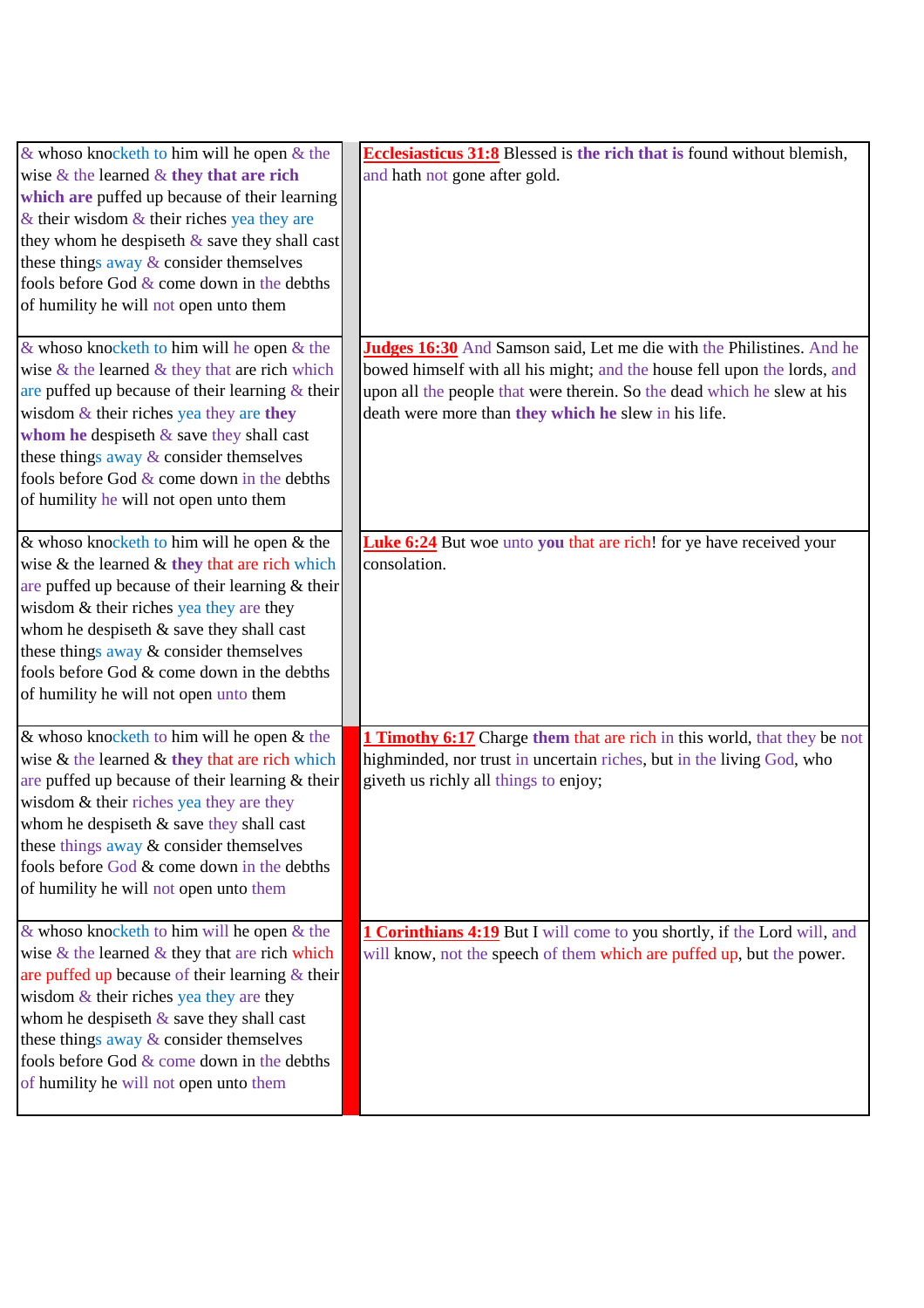| $\&$ whoso knocketh to him will be open $\&$ the    | <b>Ecclesiasticus 44:15</b> The people will tell of their wisdom, and the    |
|-----------------------------------------------------|------------------------------------------------------------------------------|
| wise $\&$ the learned $\&$ they that are rich which | congregation will shew forth their praise.                                   |
| are puffed up because of their learning & their     |                                                                              |
| wisdom $&$ their riches yea they are they           |                                                                              |
| whom he despiseth $\&$ save they shall cast         |                                                                              |
| these things away & consider themselves             |                                                                              |
| fools before God & come down in the debths          |                                                                              |
| of humility he will not open unto them              |                                                                              |
|                                                     |                                                                              |
| & whoso knocketh to him will be open $\&$ the       | <b>John 5:39</b> Search the scriptures; for in them ye think ye have eternal |
| wise $\&$ the learned $\&$ they that are rich which | life: and they are they which testify of me.                                 |
| are puffed up because of their learning & their     |                                                                              |
| wisdom $&$ their riches yea they are they           |                                                                              |
| whom he despiseth $\&$ save they shall cast         |                                                                              |
| these things away & consider themselves             |                                                                              |
| fools before God $&$ come down in the debths        |                                                                              |
| of humility he will not open unto them              |                                                                              |
|                                                     |                                                                              |
| $\&$ whoso knocketh to him will be open $\&$ the    | <b>Leviticus 14:40</b> Then the priest shall command that they take away the |
| wise $\&$ the learned $\&$ they that are rich which | stones in which the plague is, and they shall cast them into an unclean      |
| are puffed up because of their learning $\&$ their  | place without the city:                                                      |
| wisdom $&$ their riches yea they are they           |                                                                              |
| whom he despiseth $\&$ save they shall cast         |                                                                              |
| these things away $&$ consider themselves           |                                                                              |
| fools before God & come down in the debths          |                                                                              |
| of humility he will not open unto them              |                                                                              |
|                                                     |                                                                              |
| $\&$ whoso knocketh to him will be open $\&$ the    | <b>Amos 8:3</b> And the songs of the temple shall be howlings in that day,   |
| wise $\&$ the learned $\&$ they that are rich which | saith the Lord GOD: there shall be many dead bodies in every place;          |
| are puffed up because of their learning $\&$ their  | they shall cast them forth with silence.                                     |
| wisdom $&$ their riches yea they are they           |                                                                              |
| whom he despiseth $\&$ save they shall cast         |                                                                              |
| these things away $\&$ consider themselves          |                                                                              |
| fools before God & come down in the debths          |                                                                              |
| of humility he will not open unto them              |                                                                              |
|                                                     |                                                                              |
| $\&$ whoso knocketh to him will be open $\&$ the    | 2 Kings 4:22 And she called unto her husband, and said, Send me, I pray      |
| wise $\&$ the learned $\&$ they that are rich which | thee, one of the young men, and one of the asses, that I may run to the      |
| are puffed up because of their learning $\&$ their  | man of God, and come again.                                                  |
| wisdom $&$ their riches yea they are they           |                                                                              |
| whom he despiseth $\&$ save they shall cast         |                                                                              |
| these things away & consider themselves             |                                                                              |
| fools before God & come down in the debths          |                                                                              |
| of humility he will not open unto them              |                                                                              |
|                                                     |                                                                              |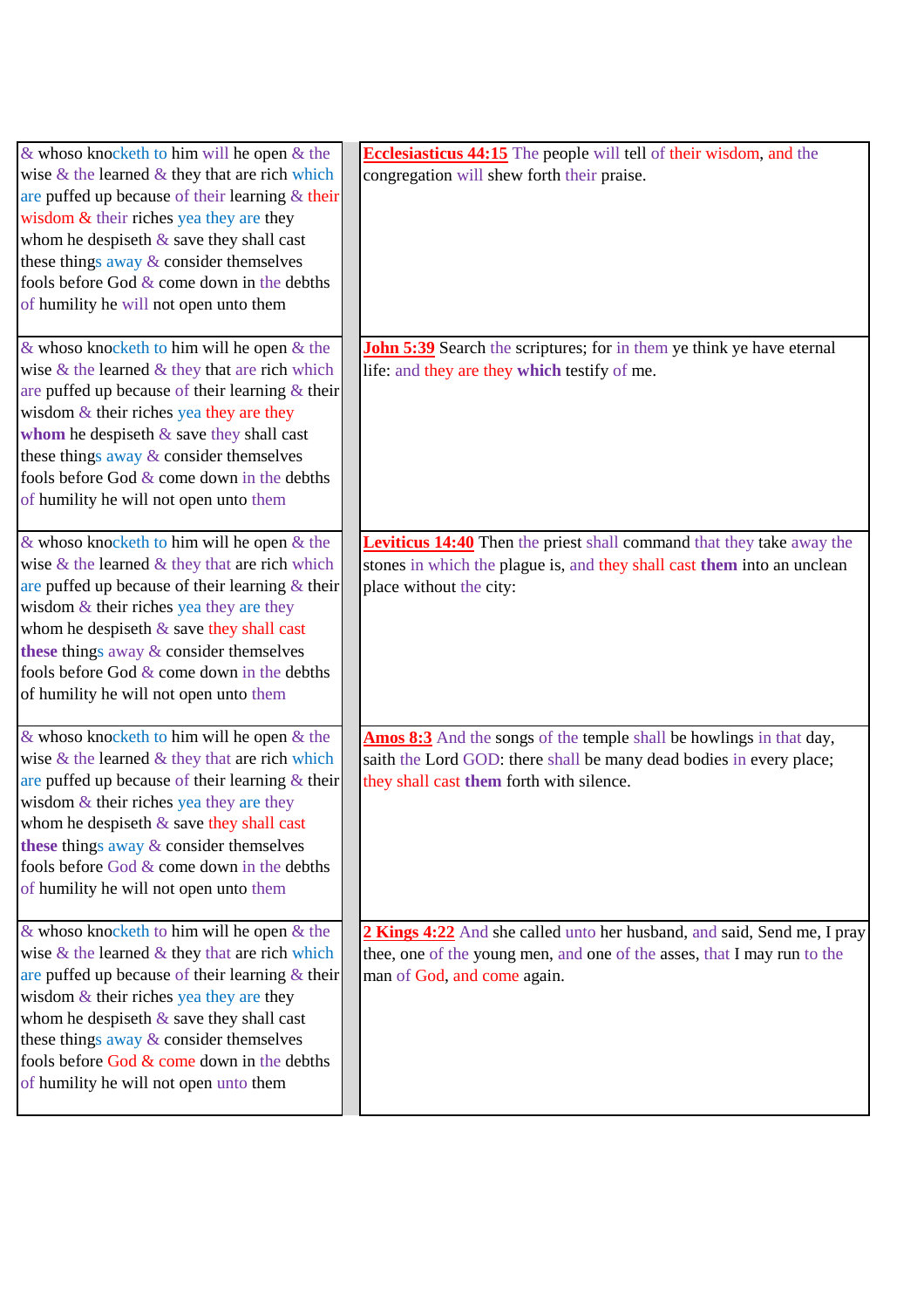| & whoso knocketh to him will be open $&$ the<br>wise $\&$ the learned $\&$ they that are rich which<br>are puffed up because of their learning $\&$ their<br>wisdom $&$ their riches yea they are they<br>whom he despiseth $\&$ save they shall cast<br>these things away & consider themselves<br>fools before God & come down in the debths<br>of humility he will not open unto them  | <b>Exodus 19:11</b> And be ready against the third day: for the third day the<br>LORD will come down in the sight of all the people upon mount Sinai.                                                                                                                                      |
|-------------------------------------------------------------------------------------------------------------------------------------------------------------------------------------------------------------------------------------------------------------------------------------------------------------------------------------------------------------------------------------------|--------------------------------------------------------------------------------------------------------------------------------------------------------------------------------------------------------------------------------------------------------------------------------------------|
| & whoso knocketh to him will be open $\&$ the<br>wise $\&$ the learned $\&$ they that are rich which<br>are puffed up because of their learning $\&$ their<br>wisdom $&$ their riches yea they are they<br>whom he despiseth $\&$ save they shall cast<br>these things away & consider themselves<br>fools before God & come down in the debths<br>of humility he will not open unto them | <b>Ezekiel 34:26</b> And I will make them and the places round about my hill<br>a blessing; and I will cause the shower to come down in his season; there<br>shall be showers of blessing.                                                                                                 |
| & whoso knocketh to him will be open $&$ the<br>wise $\&$ the learned $\&$ they that are rich which<br>are puffed up because of their learning $\&$ their<br>wisdom $&$ their riches yea they are they<br>whom he despiseth $\&$ save they shall cast<br>these things away & consider themselves<br>fools before God & come down in the debths<br>of humility he will not open unto them  | <b>Proverbs 9:18</b> But he knoweth not that the dead are there; and that her<br>guests are in the depths of hell.                                                                                                                                                                         |
| & whoso knocketh to him will be open $&$ the<br>wise $\&$ the learned $\&$ they that are rich which<br>are puffed up because of their learning $\&$ their<br>wisdom & their riches yea they are they<br>whom he despiseth $\&$ save they shall cast<br>these things away $\&$ consider themselves<br>fools before God & come down in the debths<br>of humility he will not open unto them | <b>Ezekiel 27:34</b> In the time when thou shalt be broken by the seas in the<br>depths of the waters thy merchandise and all thy company in the midst of<br>thee shall fall.                                                                                                              |
| & whoso knocketh to him will be open $&$ the<br>wise $\&$ the learned $\&$ they that are rich which<br>are puffed up because of their learning $\&$ their<br>wisdom $&$ their riches yea they are they<br>whom he despiseth & save they shall cast<br>these things away $\&$ consider themselves<br>fools before God & come down in the debths<br>of humility he will not open unto them  | Malachi 3:10 Bring ye all the tithes into the storehouse, that there may<br>be meat in mine house, and prove me now herewith, saith the LORD of<br>hosts, if I will not open you the windows of heaven, and pour you out a<br>blessing, that there shall not be room enough to receive it. |